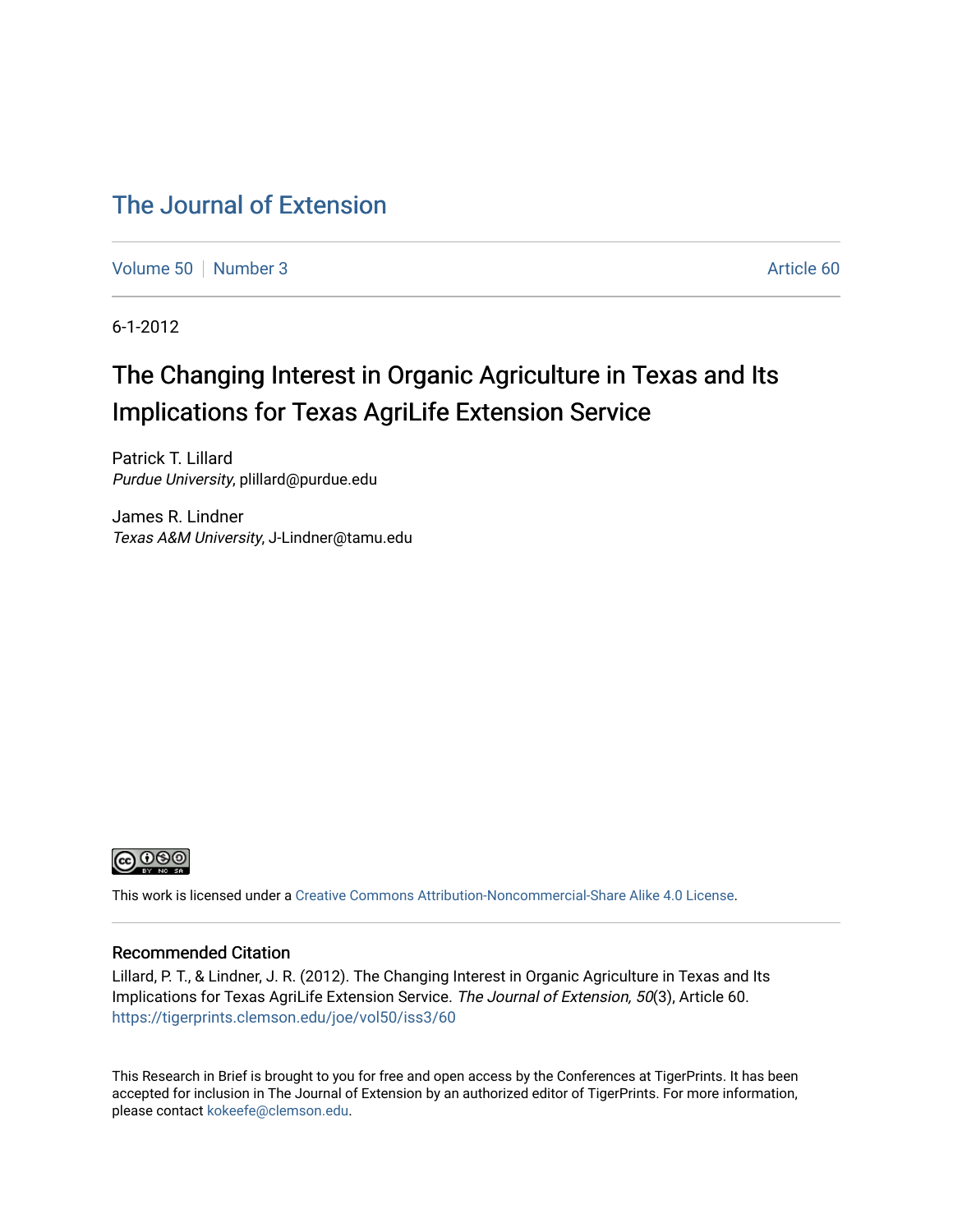

**June 2012 Volume 50 Number 3 Article Number 3RIB8**

[Return to Current Issue](http://www.joe.org/joe/2012june/)

# **The Changing Interest in Organic Agriculture in Texas and Its Implications for Texas AgriLife Extension Service**

**Patrick T. Lillard** Educational Program Specialist Department of Youth Development & Agricultural Education Purdue University West Lafayette, Indiana [plillard@purdue.edu](mailto:plillard@purdue.edu)

#### **James R. Lindner**

Professor Department of Agricultural Leadership, Education & Communications Texas A&M University College Station, Texas [j-lindner@tamu.edu](mailto:j-lindner@tamu.edu)

*Abstract: The study reported here sought to determine the level of demand Texas AgriLife Extension agents are receiving for information on organic agriculture and their interest in training on organic agriculture. A majority of agents perceived the interest in organic agriculture was low to moderate in their respective counties, but was increasing. Agents indicated they had not received much formal training in organic agriculture but expressed an interest in training and noted traditional information resources and Extension workshops would be the most useful.*

# **Introduction**

Demand for organic products has drastically increased and is the fastest growing agricultural sector. The market for organic products has increased by 15 to 21% annually for the past 10 years, with retail sales increasing from \$3.6 billion in 1997 to \$21.1 billion in 2008 (Dimitri & Oberholtzer, 2009).

While the amount of organic agricultural land more than doubled from 1997 to 2005, from 1.3 million acres in 1997 to just over 4 million, it has not been enough to keep up with demand (Dimitri & Oberholtzer, 2009). The U.S. currently exports \$125 million to \$250 million of organic agricultural products, but imports \$1.5 billion (Constance & Choi, 2010). As Dimitri and Oberholtzer (2009) noted, "despite the growing demand for organic food products, many U.S. farmers are reluctant to switch to organic production methods" (p. 11).

Constance and Choi (2010) found that more than 40% of Texas farmers currently operating conventional farms had at least some interest in organic agriculture. They concluded that more institutional support from land-grant universities and Extension is needed to increase adoption of organic agriculture in Texas. An Organic Working Group was created by the Texas AgriLife Extension Service to address the growing needs and demands for information on organic agriculture. The working group established four goals, with the highest priority goal being to assess Texas Extension agents' needs for information on organic agriculture, and the resources they need to meet the demand (J. G. Masabni, personal communication, September 10, 2010).

# **Methods**

The target population for the study reported here was Texas Extension agents primarily involved with agriculture and natural resource programming ( $N = 285$ ). The research used a one-shot case study survey methodology (Campbell & Stanley, 1963). This methodology allows for an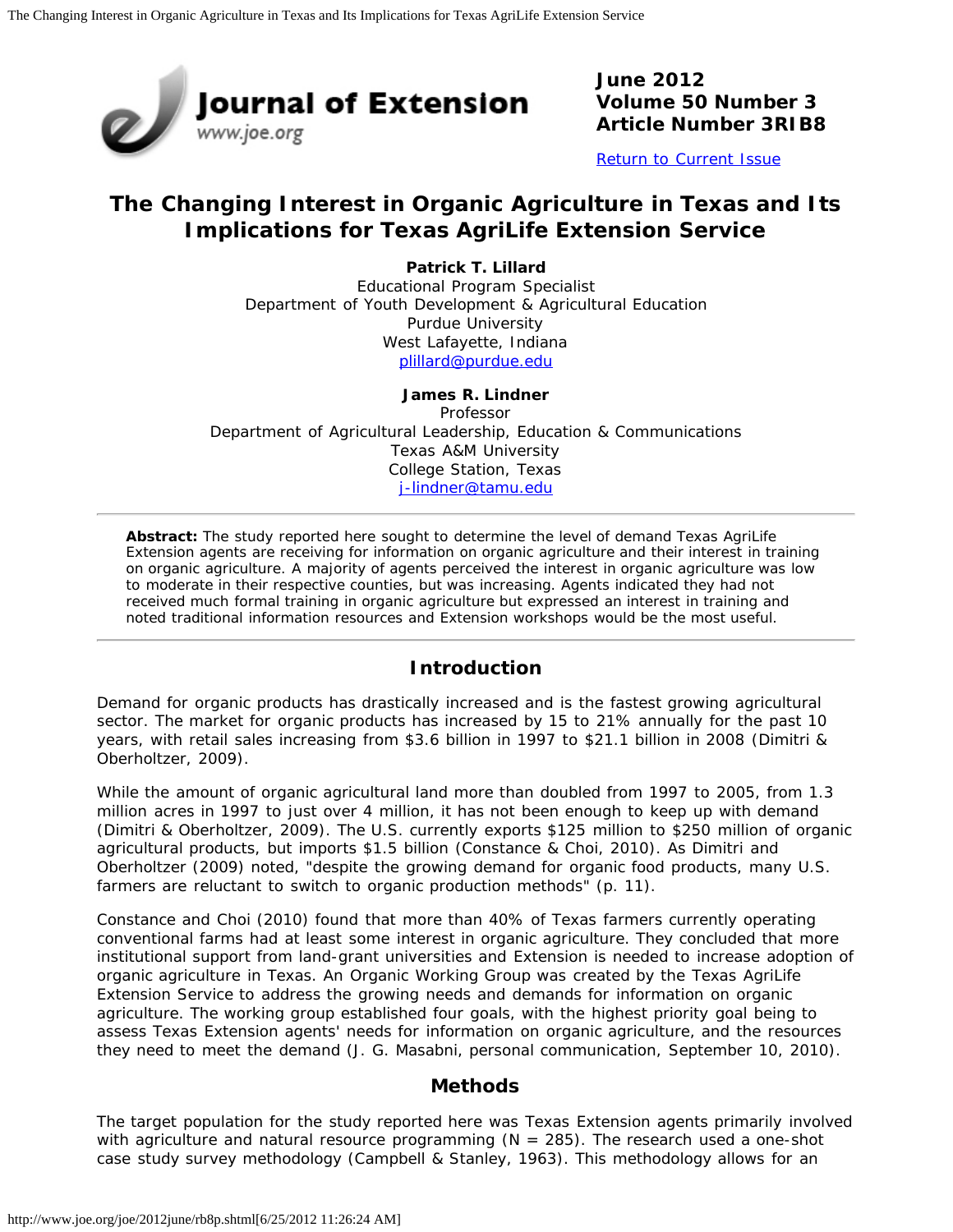exploration and generalization of Texas Extension agents' needs for information on organic agriculture.

The researcher developed a questionnaire after a review of the literature (Agunga, 1995; Boone, Hersman, Boone, & Gartin, 2007; Sanderson, 2004; Sisk, 1995). The questionnaire contained sections on level of interest in organic agriculture, level of prior training and interest in future training on organic agriculture, and resources most useful in providing information on organic agriculture. Content and face validity of the questionnaire were examined by a panel of experts from five different institutions.

The section on interest in future training asked the respondent to rate their interest in participating in training on 10 topics using a five-point Likert-type scale: 1 = Strongly Disagree,  $2$  = Disagree, 3 = Neither Disagree nor Agree, 4 = Agree, and 5 = Strongly Agree. The scale was interpreted using the following criteria:  $1.00 - 1.50 =$  Strongly disagree,  $1.51 - 2.50 =$ Disagree, 2.51 – 3.50 = Neither disagree or agree, 3.51 – 4.50 = Agree, and 4.51 – 5.00 = Strongly agree. Reliability for the section on interest in future training was estimated using Cronbach's alpha  $( = 0.931)$  and found to be acceptable (Gall, Gall, & Borg, 2007).

In the section on usefulness of resources, respondents were asked to rank the usefulness of seven information delivery methods using the following scale:  $1 =$  Not at all useful,  $2 =$  Not very useful,"  $3 =$  Somewhat useful, and  $4 =$  Very useful. A comment box was included to allow respondents to provide further suggestions.

Using Cochran's (1977) formula for calculating sample size, it was determined that a sample of 151 respondents was needed. The sample was randomly selected from the Texas AgriLife Extension Personnel Directory. Respondents were emailed two requests to participate in the study, with a link to the online questionnaire. Out of the 151 respondents, 123 participated in the online survey (81.5%). Four responses were excluded due to missing data, leaving 119 responses, or 78% of the sample, for analysis.

Non-response error was examined by calculating independent t-tests comparing early and late respondents on the primary variables of interest (Lindner, Murphy, & Briers, 2001). No statistically significant differences were found.

# **Results**

# **Interest in Organic Agriculture**

The majority of respondents perceived the current level of interest in information on organic agriculture in their counties to be moderate ( $n = 42$ , 35.3%) or low ( $n = 39$ , 32.8%) as described in Table 1. Only 2.5% (*n* = 3) perceived demand to be extremely high while 12.5%  $(n = 15)$  perceived demand to be extremely low.

While the current level of interest was perceived to be low to moderate, a majority of respondents noted interest in organic agriculture had increased in their county over the past 5 years (*n* = 60). Only 5% of respondents indicated a decrease in interest (*n* = 6), and 3% indicated there had been no interest in organic agriculture in their county  $(n = 4)$ .

> **Table 1.** Texas Extension Agents' Perceived Current Level of Interest in Organic Agriculture in Their Respective Counties

|    | %    |
|----|------|
| 3  | 2.5  |
| 12 | 10.1 |
| 42 | 35.3 |
| 39 | 32.8 |
| 15 | 12.6 |
|    |      |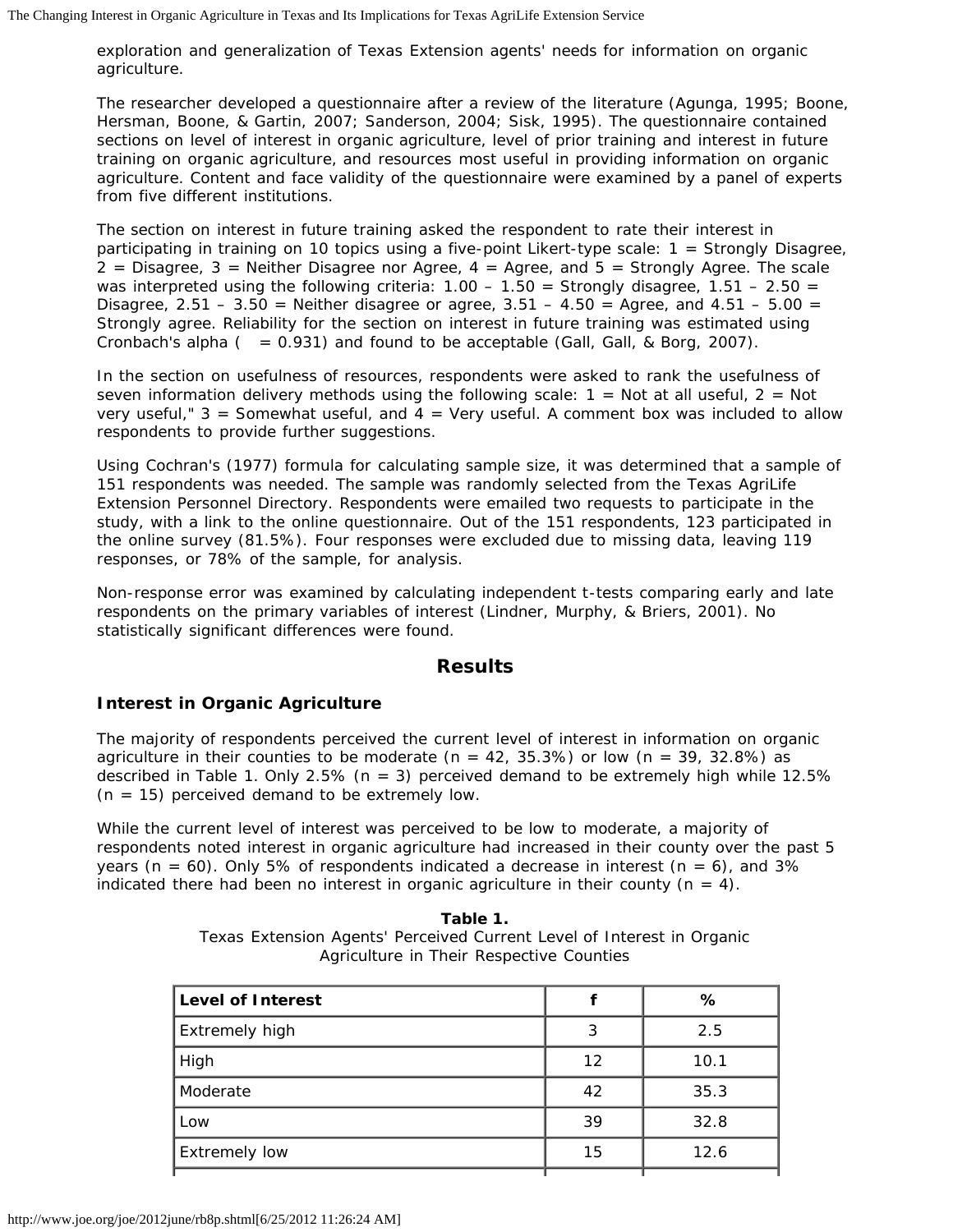| No demand | U   | O.1   |
|-----------|-----|-------|
| otal      | 110 | 100.0 |

When asked how frequently they provide information on organic agriculture, 42% of respondents reported to provide information on organic agriculture less than once a month (*n* = 50), and 33.6% reported providing information on organic agriculture one to two times a month (*n* = 40). Almost 11% reported they never provided information on organic agriculture  $(n = 13)$ , while only one respondent reported providing information on organic agriculture on a daily basis.

Respondents who reported they provide information on organic agriculture were asked who their primary audience or audiences for this information were. Table 2 lists the audiences in order of frequency, with gardeners being the most frequently cited audience (*n =* 74). More than 50% of respondents reported homeowners to be another primary audience (*n* = 65), while full-time farmers and ranchers (*n* = 15) and Extension agents (*n* = 3) were the least cited audience in the study. This finding is reflected in one of the comments provided by a respondent: "I do my best to help gardeners and homeowners with an interest in utilizing organic methods, but the fulltime producers have not shown an interest."

**Table 2.** Texas Extension Agents' Primary Audiences for Information on Organic **Agriculture** 

| <b>Audience</b>            |    | %    |
|----------------------------|----|------|
| Gardeners                  | 74 | 62.2 |
| <b>Homeowners</b>          | 65 | 54.6 |
| Part-time farmers/ranchers | 35 | 29.4 |
| Not applicable             | 18 | 15.1 |
| Consumers                  | 15 | 12.6 |
| Full-time farmers/ranchers | 15 | 12.6 |
| Other extension agents     | 3  | 2.5  |

# **Agents' Prior Training in Organic Agriculture**

Respondents were asked about their level of prior training related to organic agriculture and their interest and preferences for future resources and training. Table 3 shows that almost 22% of respondents reported they did not have any training or experience related to organic agriculture ( $n = 26$ ). The most cited source of training was self-directed learning ( $n = 69$ ), followed by on-the-job/in-service training (*n =* 41) and personal experience (*n =* 35). The least cited sources of training were university courses (*n =* 8) and industry workshops (*n =* 4). This indicates that most of the previous training Extension agents had participated in related to organic agriculture was informal, and over one fifth of respondents indicated they had not had any experience or training related to organic agriculture.

> **Table 3.** Texas Extension Agents' Experience and Training Related to Organic Agriculture

| <b>Source</b>                  |    |       |
|--------------------------------|----|-------|
| Self-directed learning         |    | 58.0  |
| On-the-job/in-service training | 41 | 34.5  |
| Personal experience            | 35 | -29.4 |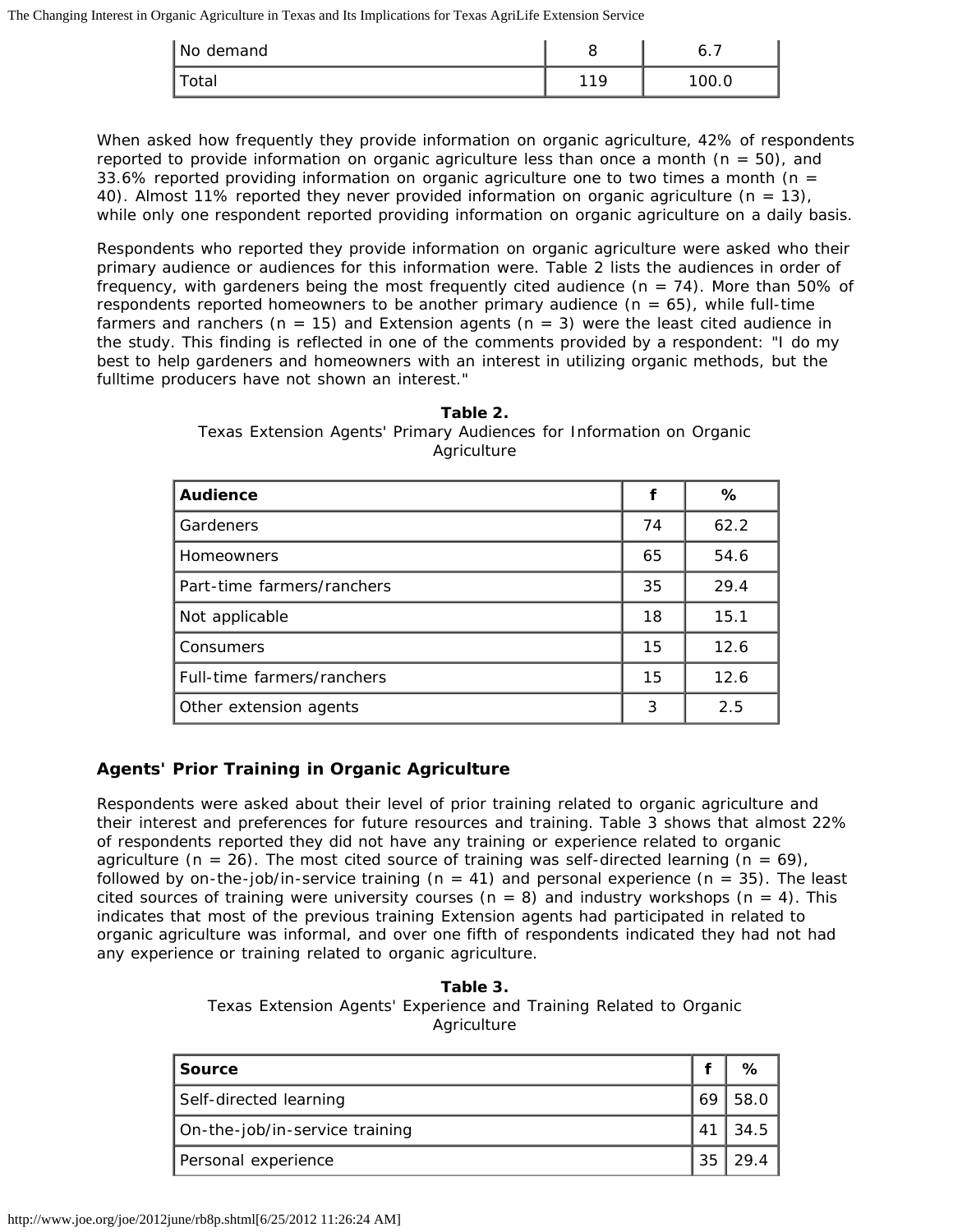The Changing Interest in Organic Agriculture in Texas and Its Implications for Texas AgriLife Extension Service

| None                                                        | 26 | 21.8 |  |
|-------------------------------------------------------------|----|------|--|
| Working with producers using organic agricultural practices |    |      |  |
| Professional conference                                     | 16 | 13.4 |  |
| University/college workshop                                 | 9  | 74   |  |
| University/college course                                   | 8  | 6.7  |  |
| Industry workshop                                           |    | 3.4  |  |
| Other                                                       | 3  | 25   |  |

# **Agents' Interest in Future Training on Organic Agriculture**

Respondents were asked to indicate their level of interest in participating in training on organic agriculture, and the results are listed in Table 4. Respondents were most interested in training on organic soil fertility management (*M =* 3.86, *SD* = .91), organic insect management (*M =* 3.83, *SD* = .92), organic disease management (*M =* 3.80, *SD* = .93), and organic weed management ( $M = 3.80$ ,  $SD = .94$ ). The topics of lowest interest were marketing organic products (*M =* 3.34, *SD* = 1.12), organic certification (*M =* 3.31, *SD* = 1.06), and transitioning to organic agriculture  $(M = 3.18, SD = 1.07)$ .

| <b>Topic</b>                                                                                                                                     | N   | М    | <b>SD</b> |  |
|--------------------------------------------------------------------------------------------------------------------------------------------------|-----|------|-----------|--|
| Organic soil fertility management                                                                                                                | 119 | 3.86 | .91       |  |
| Organic insect management                                                                                                                        | 119 | 3.83 | .92       |  |
| Organic disease management                                                                                                                       | 119 | 3.80 | .93       |  |
| Organic weed management                                                                                                                          | 119 | 3.79 | .94       |  |
| Organic agriculture in general                                                                                                                   | 119 | 3.59 | .87       |  |
| Organic agricultural production systems                                                                                                          | 119 | 3.46 | .95       |  |
| Marketing organic products                                                                                                                       | 119 | 3.34 | 1.12      |  |
| Organic certification                                                                                                                            | 119 | 3.31 | 1.06      |  |
| Transitioning to organic agriculture                                                                                                             |     | 3.18 | 1.07      |  |
| <i>Note.</i> Scale: $1 =$ Strongly disagree, $2 =$ Disagree, $3 =$ Neither disagree nor<br>agree, $4 = \text{Agree}, 5 = \text{Strongly agree}.$ |     |      |           |  |

**Table 4.** Interest in Participating in Training on Topics in Organic Agriculture

#### **Usefulness of Resources**

Respondents were asked to rank the usefulness of prospective resources for information on organic agriculture. A website with organic information and printable publications was ranked very useful by over 60% of respondents (*n* = 77), while extended training for college credit was ranked least useful (*n* = 46) (Table 5). One comment submitted by a respondent in this section was "not enough interest for Extension to allocate time in this area."

**Table 5.** Ranking of Usefulness of Information Sources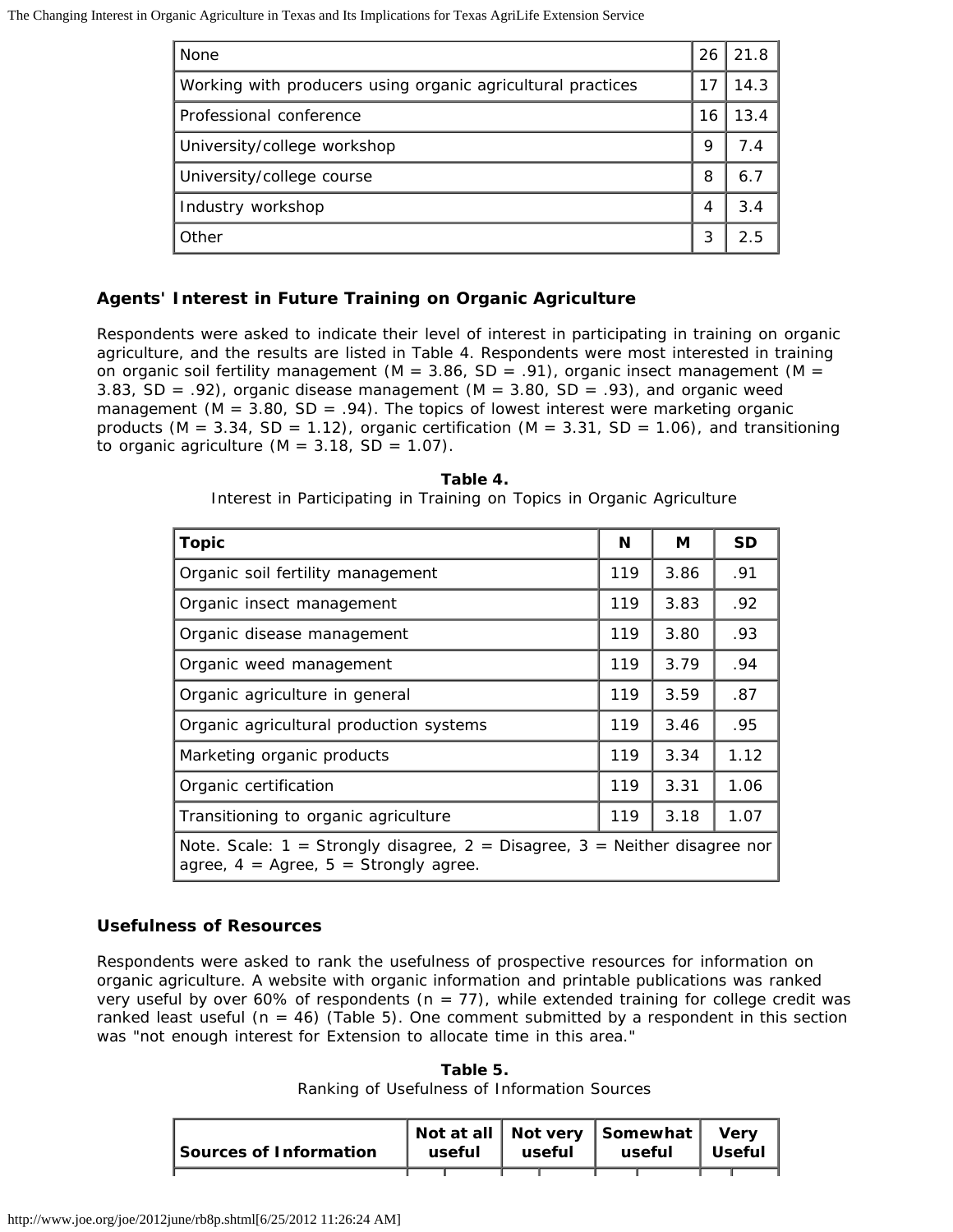The Changing Interest in Organic Agriculture in Texas and Its Implications for Texas AgriLife Extension Service

|                                                                                                                         | f             | ℅    | f  | ℅    | f  | ℅    | f  | ℅    |
|-------------------------------------------------------------------------------------------------------------------------|---------------|------|----|------|----|------|----|------|
| Website with organic<br>information                                                                                     | 1             | 0.8  | 6  | 5.0  | 35 | 29.4 | 77 | 64.7 |
| Printable organic<br>publications available online                                                                      | 1             | 0.8  | 3  | 2.5  | 39 | 32.8 | 76 | 63.9 |
| Extension workshop                                                                                                      | $\mathcal{P}$ | 1.7  | 15 | 12.6 | 67 | 56.3 | 35 | 29.4 |
| Field days at organic farms                                                                                             | 15            | 12.6 | 24 | 20.2 | 50 | 42.0 | 30 | 25.2 |
| Protocol for organic<br>demonstration/trial plots                                                                       | 8             | 6.7  | 25 | 21.0 | 57 | 47.9 | 29 | 24.4 |
| Online training modules for<br>agents                                                                                   | 4             | 3.4  | 26 | 21.8 | 63 | 52.9 | 26 | 21.8 |
| Extended training for<br>college credit                                                                                 | 46            | 38.7 | 37 | 31.1 | 27 | 22.7 | 9  | 7.6  |
| <i>Note.</i> Scale: $1 =$ Not at all useful, $2 =$ Not very useful, $3 =$ Somewhat<br>useful, $4 = \text{Very}$ useful. |               |      |    |      |    |      |    |      |

# **Discussion**

According to the 2007 agricultural census, fewer than 700 (0.3%) of the 247,000 farms and ranches in Texas reported to be organic (USDA, 2008). While the percentage of organic farms in Texas is below the national average, there is a growing interest in organic agriculture. The research reported here found that Texas Extension agents are receiving a growing demand for information on organic agriculture and are interested in training on organic agriculture. It is recommended that the Texas AgriLife Extension's Organic Working Group develop Web-based and print materials on organic weed, disease, insect, and soil fertility management for Texas Extension agents.

The research found that over one-fifth of Extension agents reported having no training in organic agriculture, and the most common forms of training reported were all informal sources. Extension agents expressed an interest in training on many of the topics on organic agriculture, especially organic insect, weed, disease, and soil fertility management; however, they reported to find some forms of training more useful than others. They did not find Web-based and extended training to be very useful, but reported print and online publications to be very useful and Extension workshops to be somewhat useful.

The Organic Working Group will also need to develop and provide information on organic agriculture relevant to the southern United States. The lack of research on organic agriculture in the southern U.S. restricts Texas Extension agents' abilities to meet the needs of their clientele. Creamer, Baldwin, and Louws (2000) stated this lack of research and information on organic agriculture has led many to perceive the land-grant university system to be "unresponsive" to the needs of organic farmers. If there is no research being conducted on organic agriculture at the land-grant universities, Extension agents' hands are tied, restricting what information they can provide.

This lack of research and Extension in organic agriculture has led many organic farmers and ranchers in Texas to use alternative sources of information on organic agriculture. In the Organic Farming Research Foundation's (OFRF) third survey of U.S. organic farmers, the most utilized sources of information on organic agriculture were other farmers, field consultants, suppliers, and growers' associations (Walz, 1999). The least cited sources were Extension, state departments of agriculture, and USDA offices. OFRF's findings were supported by comments from respondents from the research reported here. As one respondent noted,

We should have been doing more on organic farming before now," while another stated, "Many organic farmers have either learned to be sucessful [*sic*] on there [*sic*] own or have gone out of business. We missed the early boat on being a leader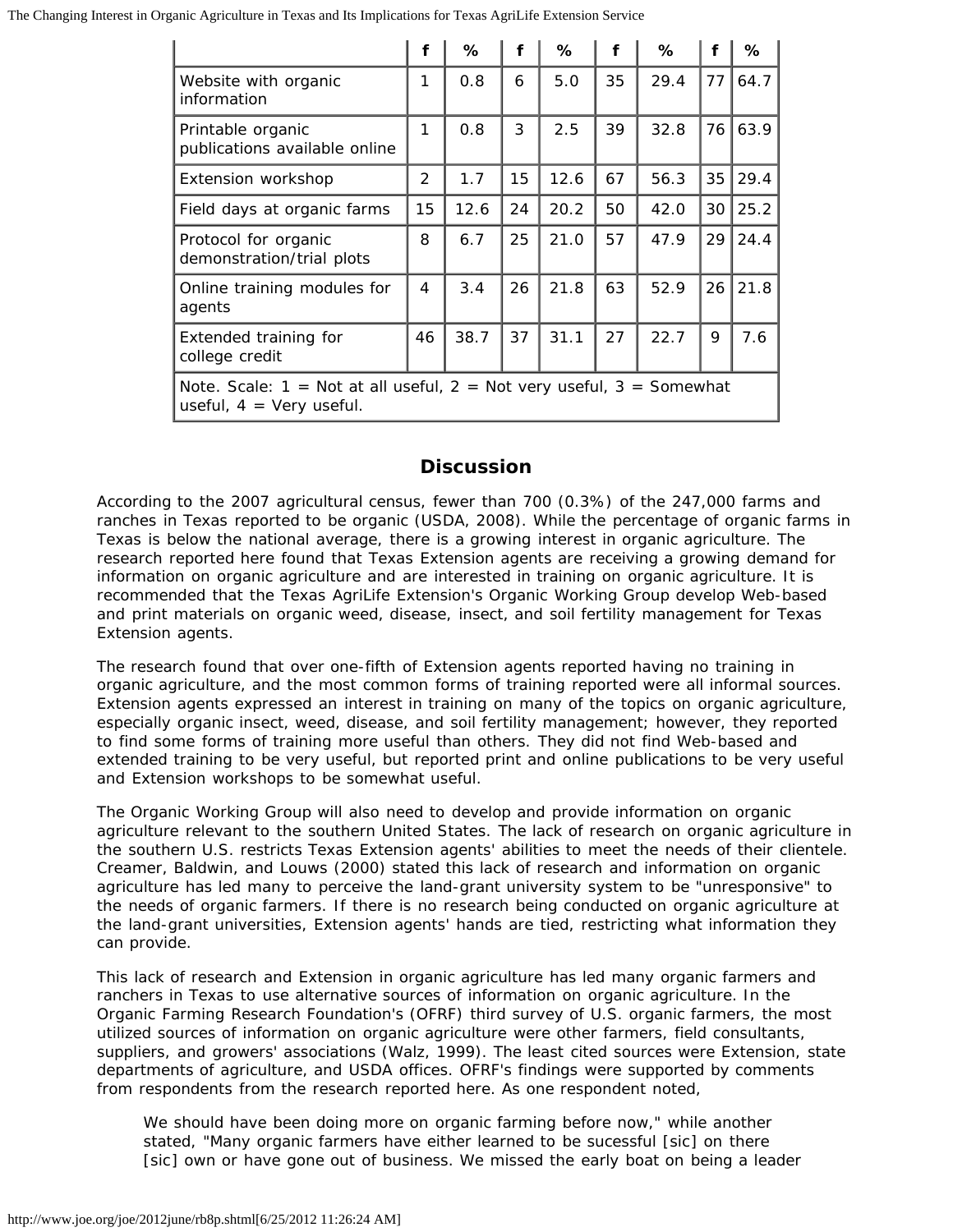in organic agriculture.

To increase involvement in organic agriculture, the study findings suggest that the Organic Working Group and Extension agents should collaborate with organic farmers and organic farming networks to establish those relationships.

While organic farmers may not be using Texas Extension agents, gardeners and homeowners are. Gardeners are a significant audience for Texas Extension agents, accounting for a lot of Texas AgriLife Extension programming. In 2009, The Texas Master Gardener (TMG) program had 6,393 volunteers who contributed more than 520,000 hours, answering 32,557 phone calls, maintaining 212 demonstration gardens and assisting with 273 youth gardens (Texas Master Gardener, 2009). The Texas Master Gardener program would provide a potential audience already extremely engaged with Extension agents and Texas AgriLife Extension.

Lohr and Park (2003) found institutional support for organic agriculture varied by geographical region, with organic farmers in the southern and north central U.S. more likely to perceive Extension as a barrier to organic agriculture. The Texas AgriLife Extension Organic Working Group should share the resources developed through eXtension's eOrganic community of practice in order to expand on the current resources available and provide resources for other Extension agents in the southern United States.

#### **Conclusion**

While Texas AgriLife Extension has not received much demand for information on organic agriculture, demand is increasing, and resources will need to be developed to meet this growing need. Extension in many regions of the U.S. has already developed numerous resources on organic agriculture, but more resources relevant for organic farmers and gardeners in the southern U.S. should be created. These resources should take many forms as Extension agents are embracing and utilizing many new technologies, but old technologies will still have their place.

#### **Acknowledgments**

We would like to thank the Texas AgriLife Extension Service and the Texas AgriLife Extension Organic Working Group for their involvement and assistance in conducting this research.

#### **References**

Agunga, R. A. (1995). What Ohio extension agents say about sustainable agriculture. *Journal of Sustainable Agriculture,* 5(3), 169-187.

Boone, H. N., Jr., Hersman, E. M., Boone, D. A., & Gartin, S. A. (2007). Knowledge of sustainable agriculture practices by extension agents in Ohio, Pennsylvania, and West Virginia. *Journal of Extension* [On-line], 45(5) Article 5RIB2. Available at: <http://www.joe.org/joe/2007october/rb2.php>

Campbell, D. T., & Stanley, J. C. (1963). *Experimental and quasi-experimental designs for research.* Skokie, IL: Rand McNally, 1966.

Cochran, W. G. (1977). *Sampling techniques* (3rd ed.). New York, NY: John Wiley & Sons.

Constance, D. H., & Choi, J. Y. (2010). Overcoming the barriers to organic adoption in the United States: A look at pragmatic conventional producers in Texas. *Sustainability,* 2(1), 163- 188.

Creamer, N. G., Baldwin, K. R., & Louws, F. J. (2000). A traning series for Cooperative Extension agents on organic farming systems. *HortTechnology,* 10(4), 675-681.

Dimitri, C., & Oberholtzer, L. (2009). *Marketing U.S. organic foods: Recent trends from farms to consumers*. (Report No. 58). Retrieved from: <http://www.ers.usda.gov/publications/eib58/>

Gall, M. D., Gall, J. P., & Borg, W. R. (2007). *Education research: An introduction* (8th ed.). Boston, MA: Pearson Education.